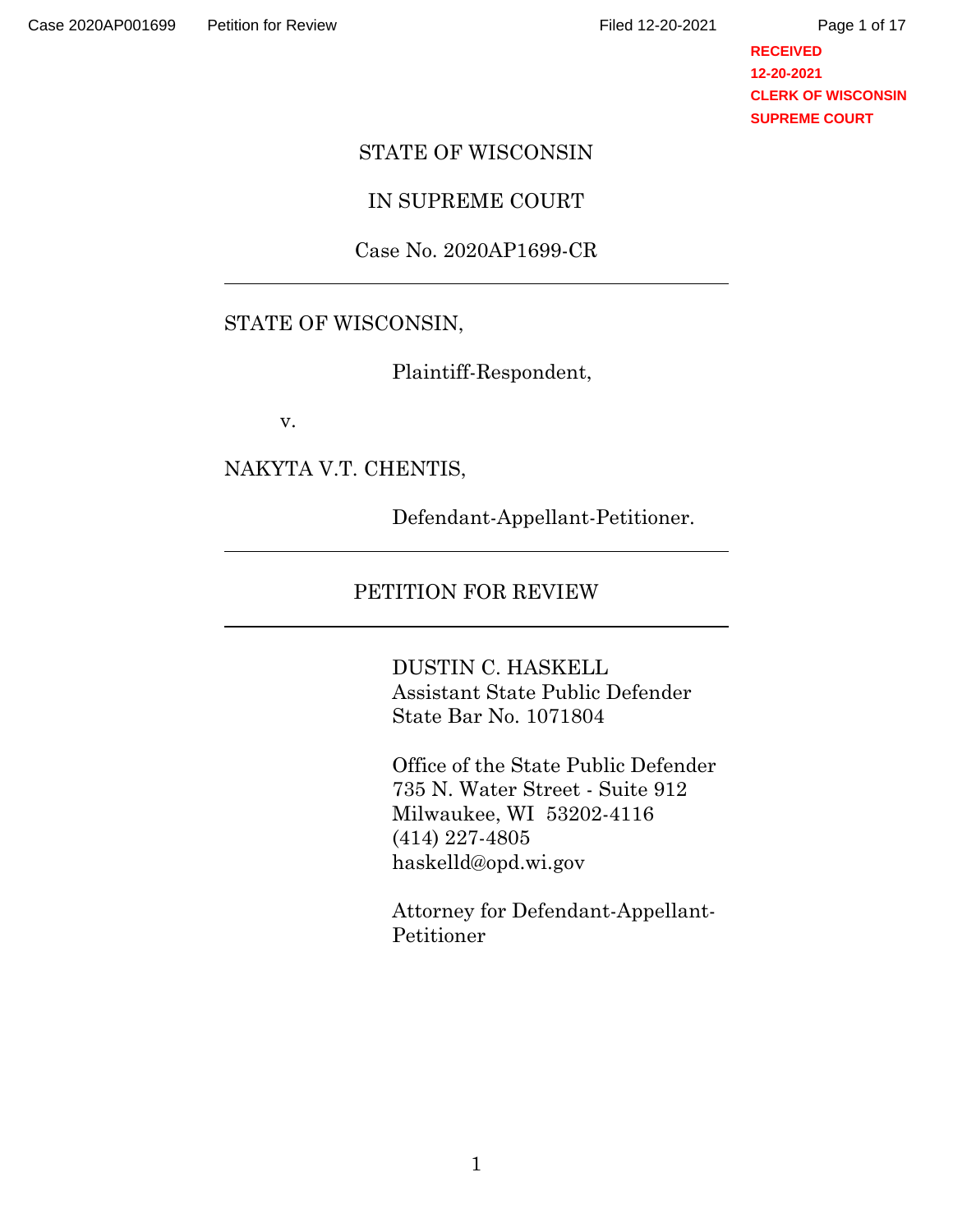# **TABLE OF CONTENTS**

|--|

| L.<br>This court should grant review because<br>the court of appeals' decision conflicts with                                                                                                           |
|---------------------------------------------------------------------------------------------------------------------------------------------------------------------------------------------------------|
| II.<br>If the court grants review, it should<br>remand for a <i>Machner</i> hearing to<br>determine whether trial counsel had a<br>strategic reason for failing to seek<br>dismissal of the charge.  14 |
|                                                                                                                                                                                                         |
| CERTIFICATION AS TO FORM/LENGTH 17                                                                                                                                                                      |
| CERTIFICATE OF COMPLIANCE WITH                                                                                                                                                                          |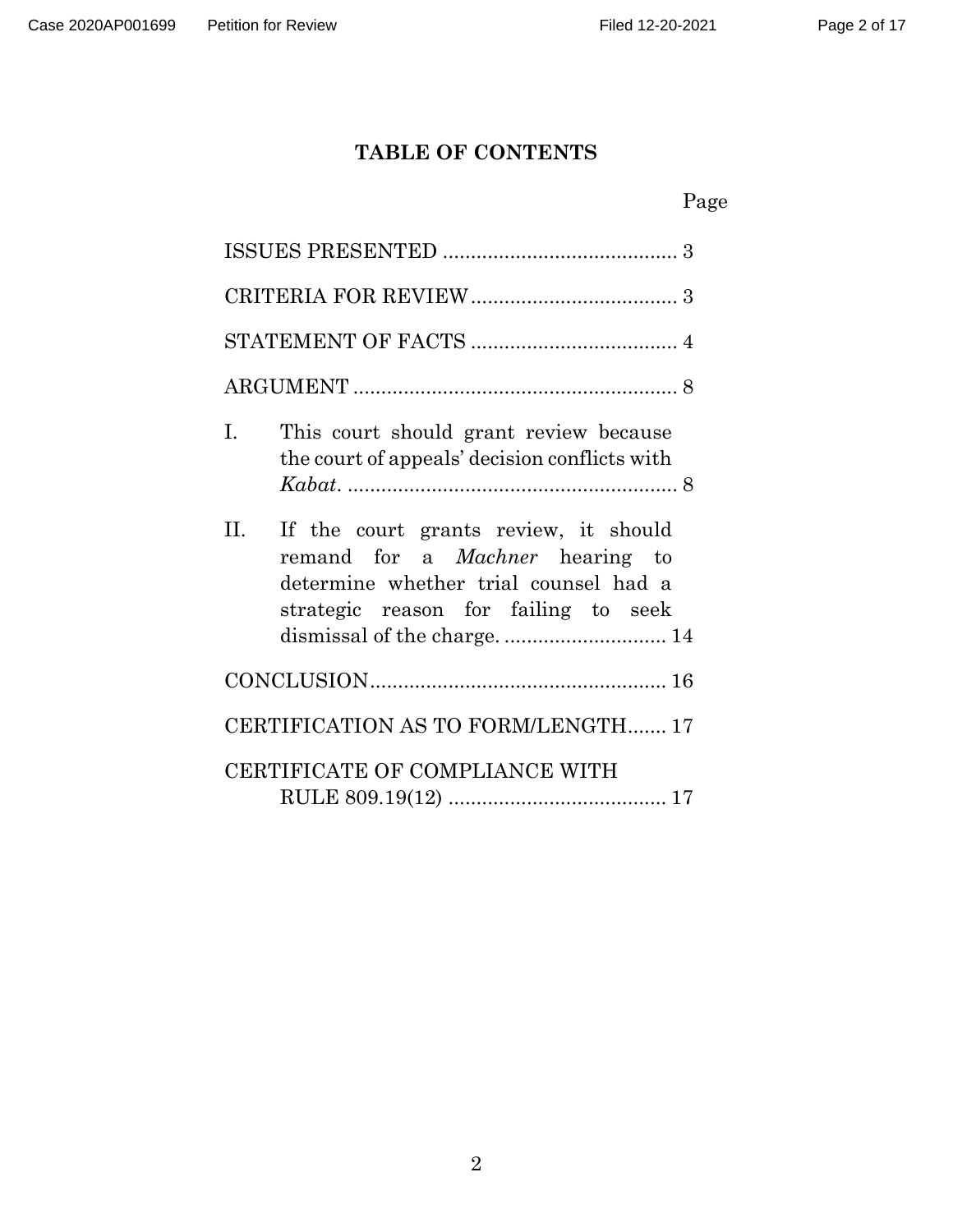## **ISSUES PRESENTED**

<span id="page-2-0"></span>1. Whether there was a factual basis for the defendant's plea where caselaw holds the evidence would have been insufficient to sustain a conviction had there been a trial.

The circuit court and court of appeals ruled that there was a factual basis for the plea.

2. Whether trial counsel was ineffective for failing to seek dismissal of the charge for which there was insufficient evidence for a conviction.

<span id="page-2-1"></span>Neither the circuit court nor the court of appeals reached this issue because each court concluded there was a factual basis for the defendant's plea.

## **CRITERIA FOR REVIEW**

This court should grant review because the court of appeals' opinion—which is recommended for publication—conflicts with this court's earlier decision in *Kabat v. State*, 76 Wis. 2d 224, 251 N.W.2d 38 (1977). *Kabat* held that possessing drug paraphernalia was insufficient to infer that a defendant *knowingly* possessed trace amounts of a controlled substance that remained on the paraphernalia. *Id.* at 227. But here, the court of appeals focuses on Mr. Chentis' possession of drug paraphernalia as proof that he knew he possessed a controlled substance where the crime lab—only by use of a special rinsing solution—was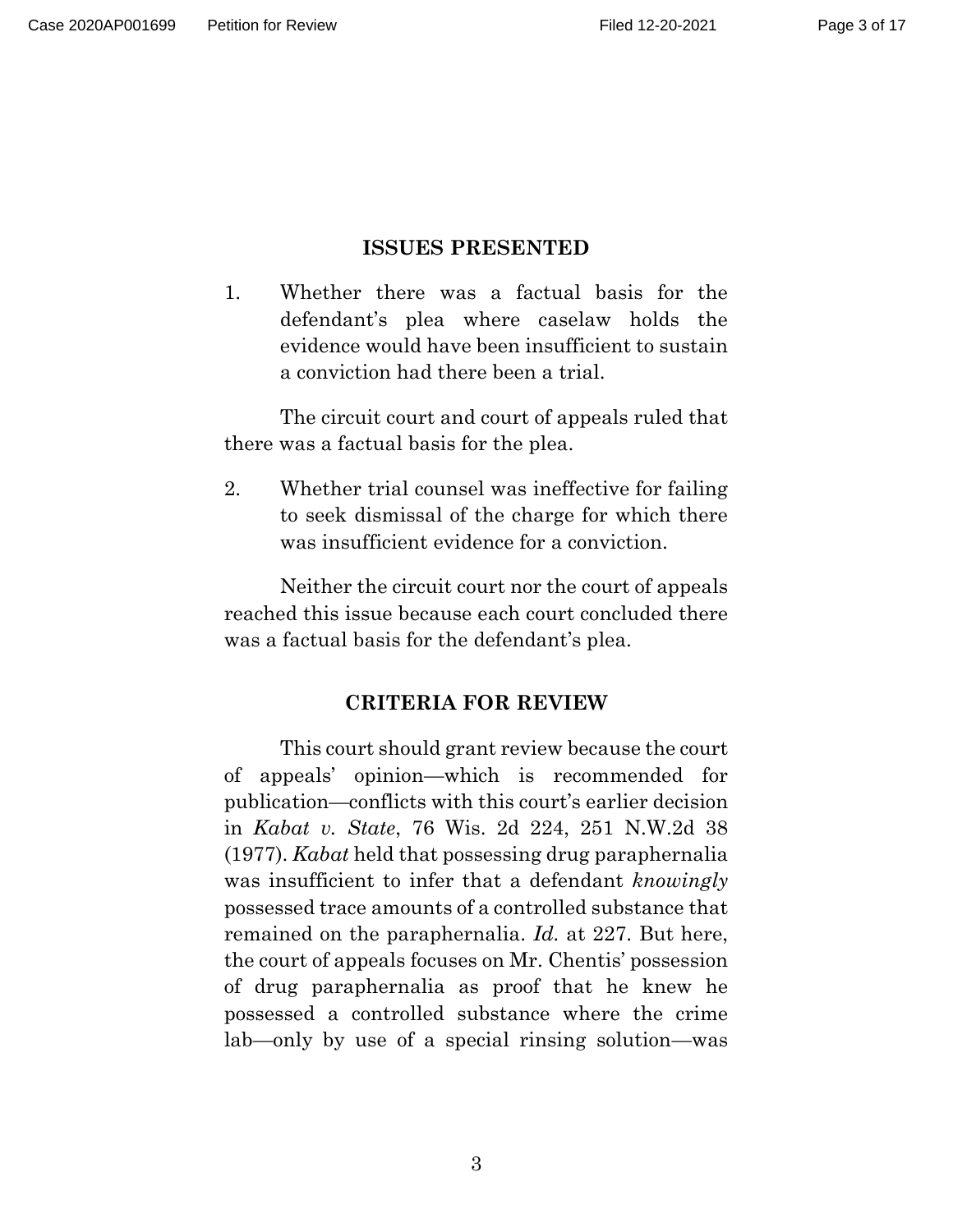able to extract an immeasurable quantity of the substance from a tin cup in Mr. Chentis' car.

The court of appeals' decision suggests that knowledge of possession of a trace amount of a drug can be inferred from possession of drug paraphernalia. But trace amounts of controlled substances could probably be detected on most drug paraphernalia, and this holding directly conflicts with *Kabat*, where the defendant possessed trace amounts of a controlled substance in a pipe, but the court found the evidence insufficient to support knowing possession. This court should grant review to address the conflict in published caselaw.

#### **STATEMENT OF FACTS**

<span id="page-3-0"></span>Nakyta V.T. Chentis was charged with possessing a narcotic and possessing drug paraphernalia after police searched his car during a traffic stop and found a white powder in a bag, needles, a pipe, and a metal "cooking cap." (1:2.) A field test of the powder was positive for oxycodone. (1:2.)

At a pretrial hearing on December 4, 2018, Chentis' counsel asked to schedule the case for trial, explaining "I don't believe the substance has been tested by the State lab, at least I don't have any results and I don't think that the State would do that unless it gets scheduled for trial. I am requesting the substance be tested and we are taking the position that it wasn't what the State states it is." (63:2.) The prosecutor agreed that "setting it for trial could probably assist in getting this moved along." (63:3.)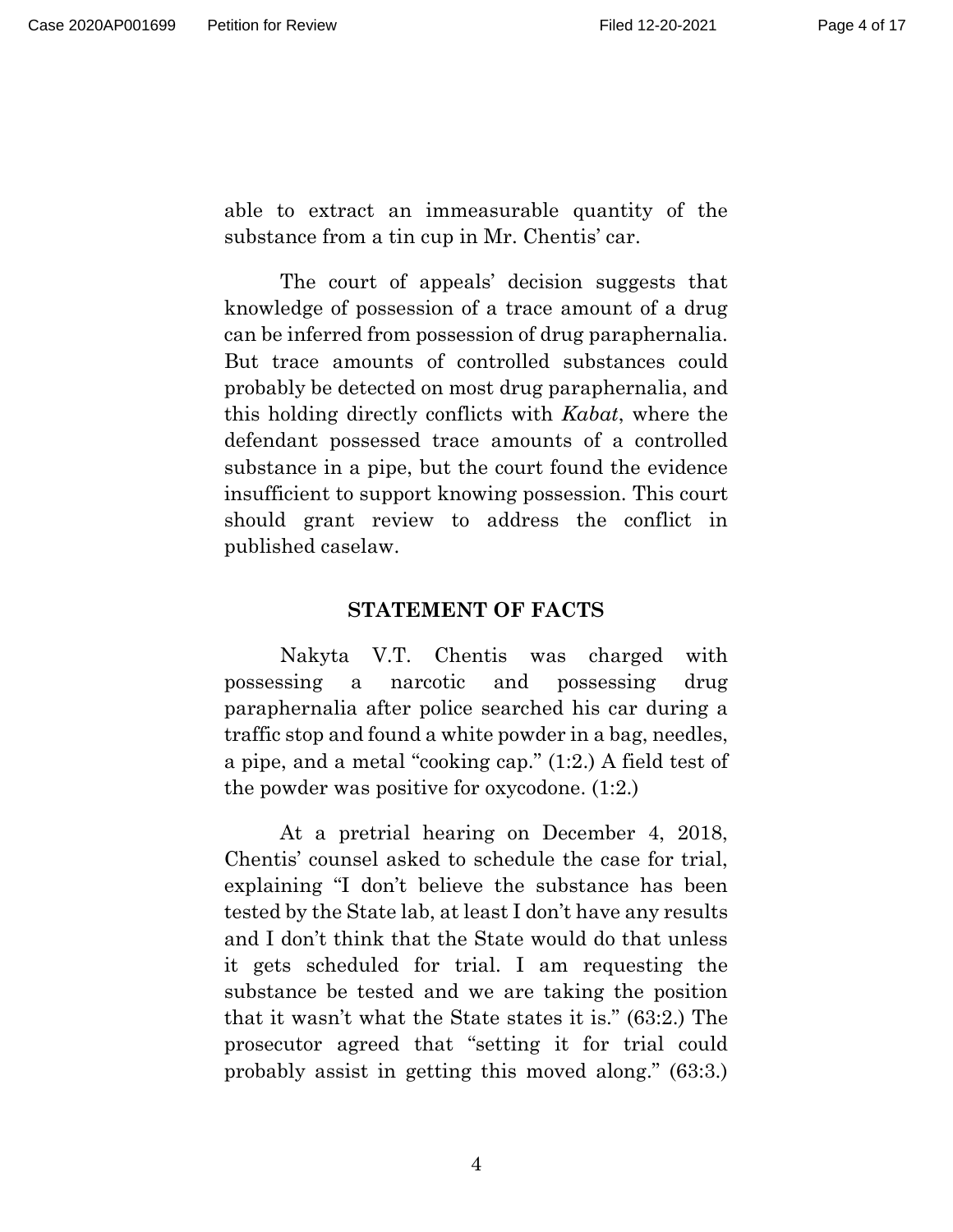The case was scheduled for trial three months later in March 2019.

The crime lab had actually already tested the white powder eight months earlier, and concluded it was not a controlled substance. (33:13; App. 13.) The record does not reflect why the prosecutor did not mention this in court, or why the exculpatory result was not disclosed to the defense.

When submitting the white powder to the crime lab, the Brookfield Police Department also submitted a metal cup for testing.<sup>1</sup> (33:11; App. 51.) The crime lab was not able to collect a sample from the cup, so it used a "menthol rinse" to determine whether it could extract a residue of a controlled substance from the cup. (33:13; App. 53.) The menthol rinse tested positive for heroin and cocaine, but there was not a measurable quantity of either substance. (33:13; App. 53.)

At the final pretrial hearing, Mr. Chentis agreed to plead no contest to Count 1, possessing a narcotic, in exchange for the dismissal of Count 2, possessing drug paraphernalia. (64:2-3; App. 20-21.) The prosecutor also agreed to recommend probation. (64:2- 3; App. 20-21.)

Neither party told the court about the crime lab result until the court sought to determine whether there was a factual basis for Mr. Chentis' plea.

<sup>&</sup>lt;sup>1</sup> The metal "cooking cap" described in the complaint is interchangeably referred to as both a cup and a cap (and the court of appeals chose to use the term "tin cooker"). This brief uses cup to describe the object.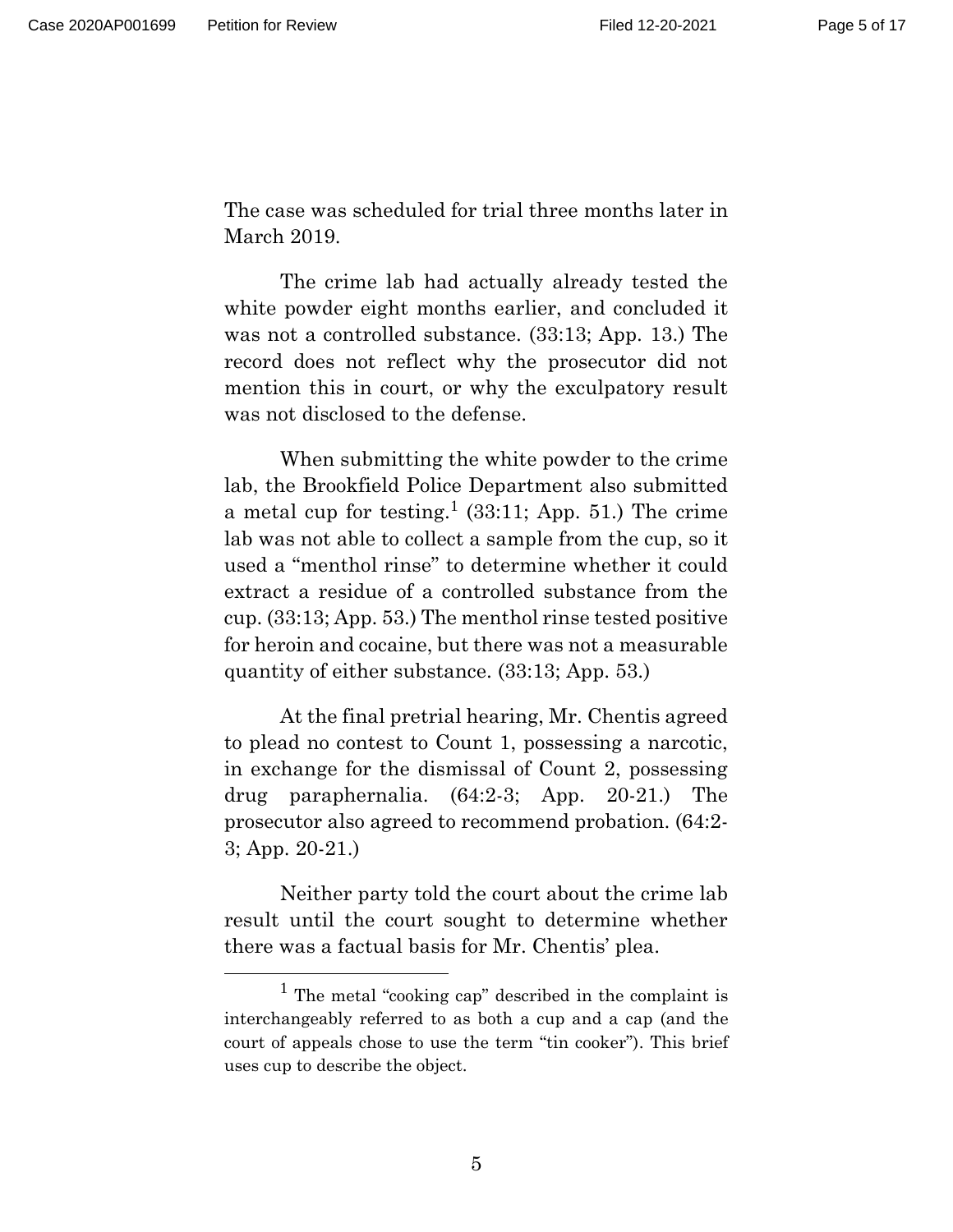- The Court: Listen carefully, Mr. Chentis. Given the fact that you've plead [sic] no contest, are there still sufficient facts alleged in the information and complaint upon which this Court could conclude that you were, in fact, guilty of possessing oxycodone on Thursday, July 20, 2017?
- Trial counsel: Your Honor, the reason for the the substance that they tested is not what he ultimately would have been convicted on if the case went to trial. There's been some lab testing of some of the paraphernalia that found trace amounts of heroin, and that's the basis. So I just want to put that on the record, that that's the basis for his no contest plea today.
- The Court: It was a controlled substance, just not that one?
- Trial counsel: Correct. I understand the State could have filed an amended information or done any number of things, but the fact—if the case were to proceed to trial, given what we know through discovery and through the complaint, there is sufficient evidence that Mr. Chentis understands that he could have been found guilty at trial.
- The Court: Of possession of a controlled substance?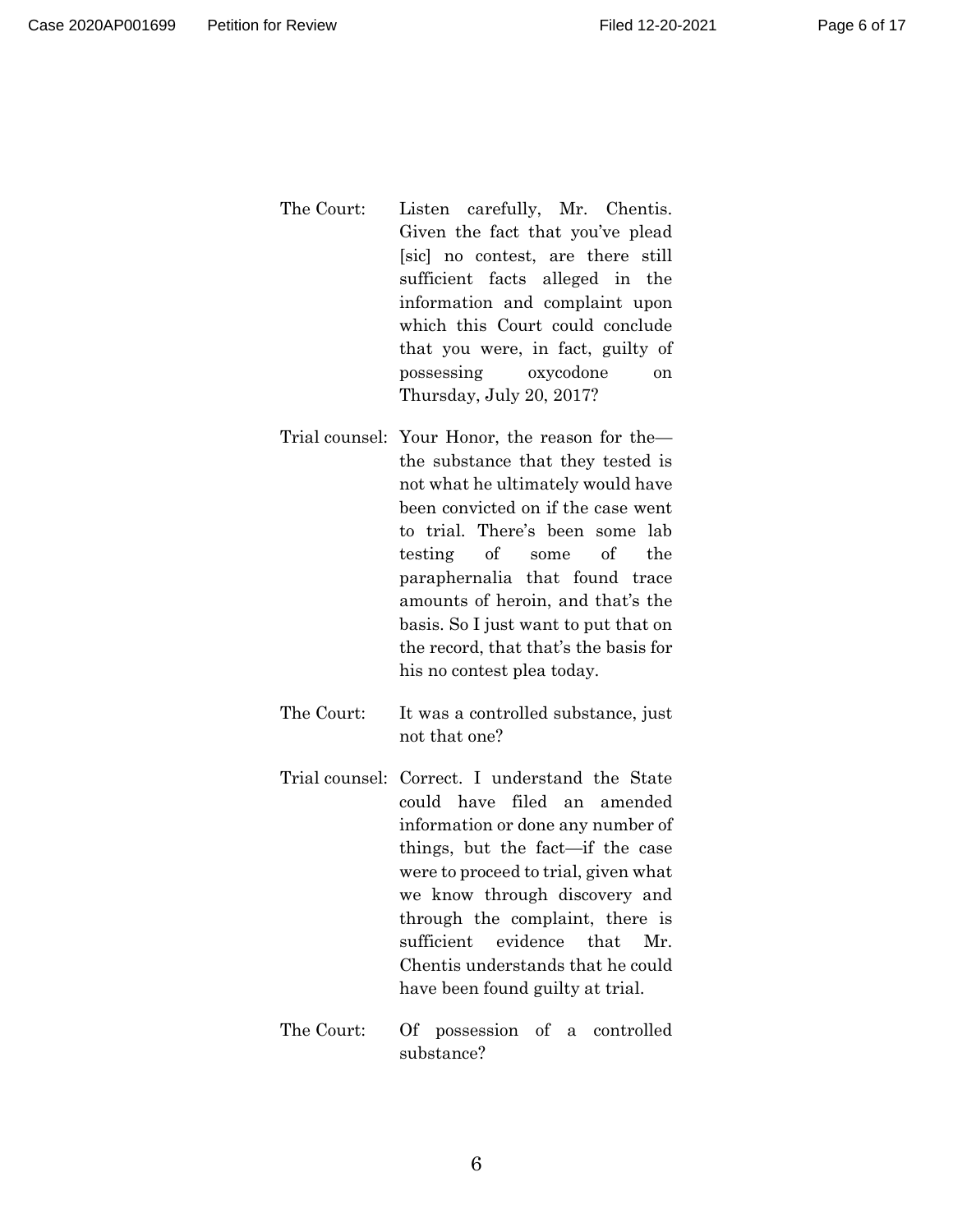Trial counsel: Correct.

The Court: Is that your understanding as well, Mr. Chentis.

Mr. Chentis: Yes.

 $(64:11-12;$  App. 29-30.) The court then accepted Mr. Chentis' plea. (64:12; App. 30.)

During his sentencing argument, trial counsel reiterated that Mr. Chentis' plea was based on the residue in the cup: "what was tested in this case and tested positive for the presence of heroin was a teacup—the metal tin that a teacup sits in, which was in Mr. Chentis' glove box that he wasn't even aware was in." (64:15; App. 33.)

The court sentenced Mr. Chentis to five months in jail, but stayed that sentence for two years of probation. (64:19; App. 37.)

Mr. Chentis filed a postconviction motion for plea withdrawal arguing: (1) the immeasurable residue would have been insufficient to sustain a conviction at trial, so it could not supply a factual basis for his plea, and (2) his counsel was ineffective for advising him to plead no contest to a charge for which he could not be convicted at trial. (33.) Mr. Chentis' motion relied on the Wisconsin Supreme Court's decision in *Kabat v. State*, 76 Wis. 2d 224, 251 N.W.2d 38 (1977), which held that a defendant cannot *knowingly* possess a controlled substance when the substance is present only in an immeasurably small quantity that can only be detected "by the skill of the forensic chemist in isolating a trace of the prohibited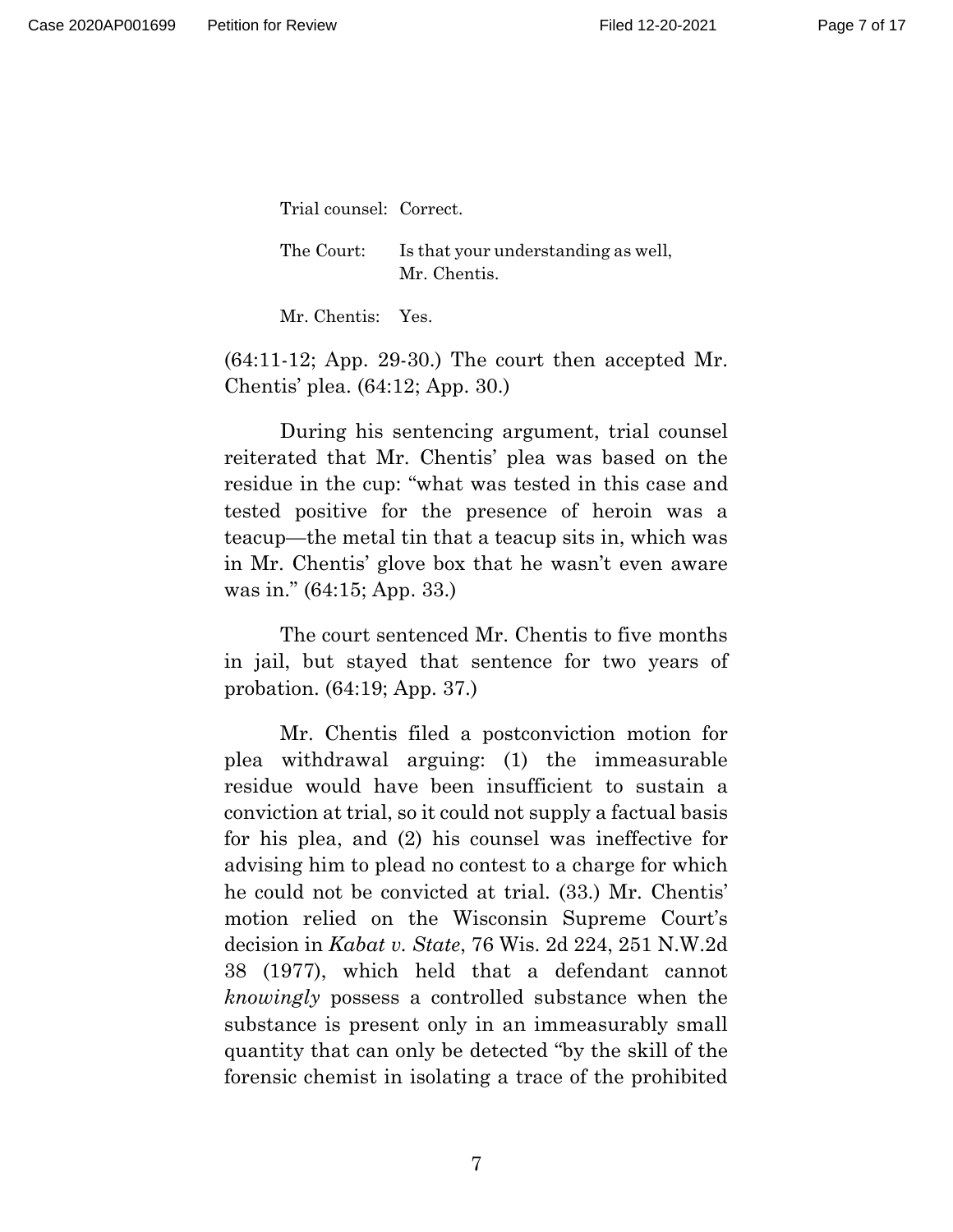narcotic in articles possessed by the defendant." *Id.* at 228.

The circuit court and court of appeals denied relief, finding that there was a factual basis for Mr. Chentis' plea based on the other circumstantial evidence of drug possession. (65:44-45; App. 13-14); *State v. Chentis*, No. 2020AP1699-CR, ¶13, unpublished (WI App Dec. 1, 2021); (App. 7-8).

## **ARGUMENT**

# <span id="page-7-1"></span><span id="page-7-0"></span>**I. This court should grant review because the court of appeals' decision conflicts with**  *Kabat***.**

This court should grant review because the court of appeals' decision conflicts with this court's decision in *Kabat v. State*, 76 Wis. 2d 224, 251 N.W.2d 38 (1977). *Kabat* held that possession of drug paraphernalia was insufficient to support the knowing possession of a trace amount of a controlled substance on the paraphernalia. The court of appeals' decision in this (expected-to-be-published) case conflicts with *Kabat* by holding that the defendant's possession of drug paraphernalia meant that he knowingly possessed trace amounts of a controlled substance.

This court has decided two primary cases involving the possession of trace amounts of a controlled substance. *Kabat v. State*, 76 Wis. 2d 224, 251 N.W.2d 38 (1977); *State v. Poellinger*, 153 Wis. 2d 493, 451 N.W.2d 752 (1990). Those cases establish that "no minimum quantity of a controlled substance is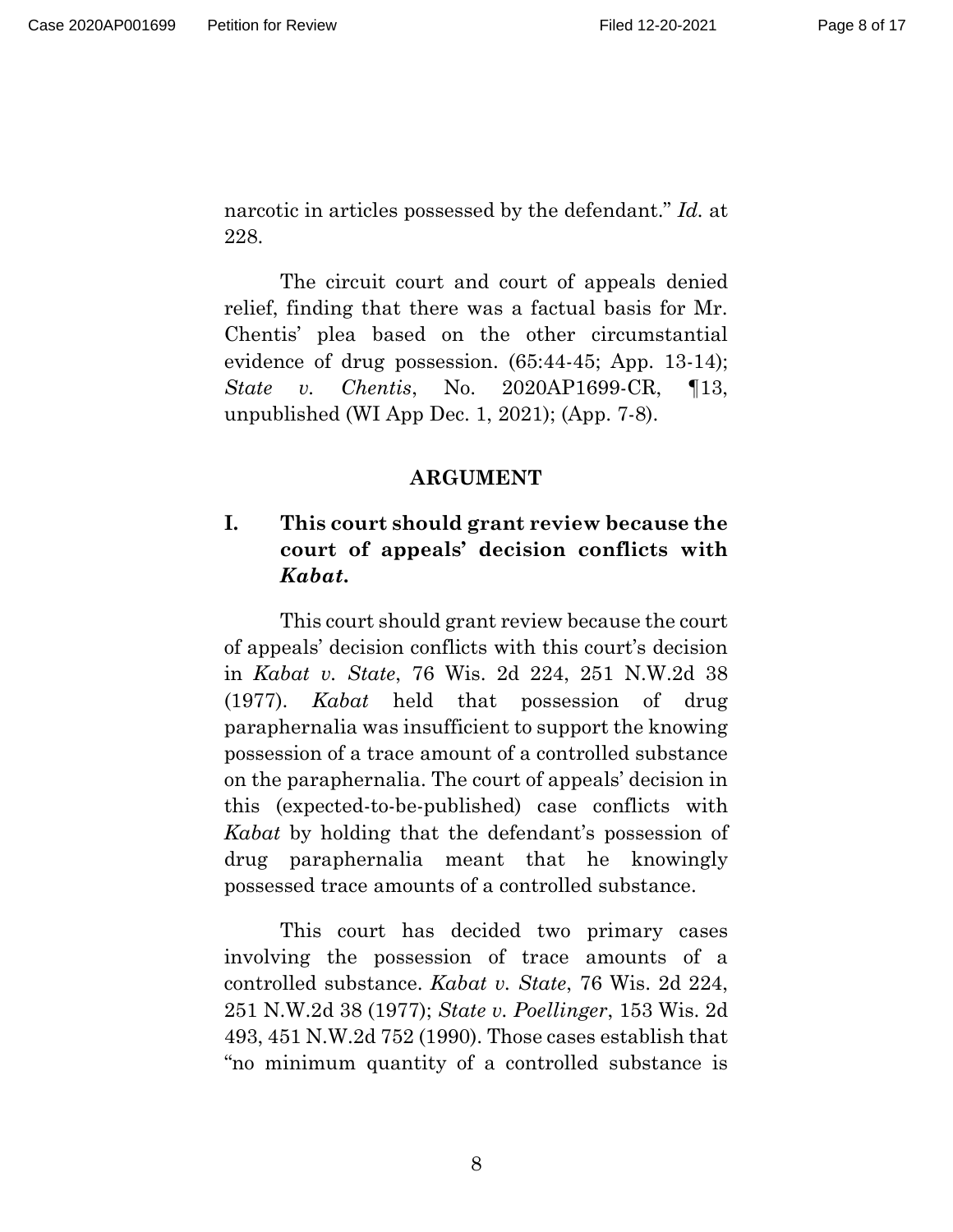necessary to sustain a conviction for possession," but "the presence of the narcotic must be reflected in such form as reasonably imputes knowledge to the defendant." *Kabat*, 76 Wis. 2d at 227-28; *Poellinger*, 153 Wis. 2d at 508. Thus, while a defendant could be convicted for possessing a trace amount of a controlled substance, there must be a legitimate basis to conclude that the person actually knew that he or she was in possession of a controlled substance at the time, and not merely in possession of an object that happened to contain an unobservable amount of a controlled substance.

*Kabat* establishes that a defendant cannot *knowingly* possess an immeasurable residue of a controlled substance. There, the defendant was prosecuted for possessing marijuana after the ash in a pipe he possessed was found to contain the active ingredients for marijuana. 76 Wis. 2d 227-28. The defendant conceded that he possessed the pipe, and that he had used the pipe to smoke marijuana two weeks earlier. *Id.* at 226-27. But he argued the evidence was insufficient to find that he *knowingly* possessed marijuana based on the presence of a residue inside of the pipe. *Id.* at 227.

The Wisconsin Supreme Court agreed, holding that "the presence of the narcotic must be reflected in such form as reasonably imputes knowledge to the defendant." *Id.* at 228 (internal quotations and emphasis omitted). The court explained, "Guilt or innocence on a charge of illegally possession may not be determined solely by the skill of the forensic chemist in isolating a trace of the prohibited narcotic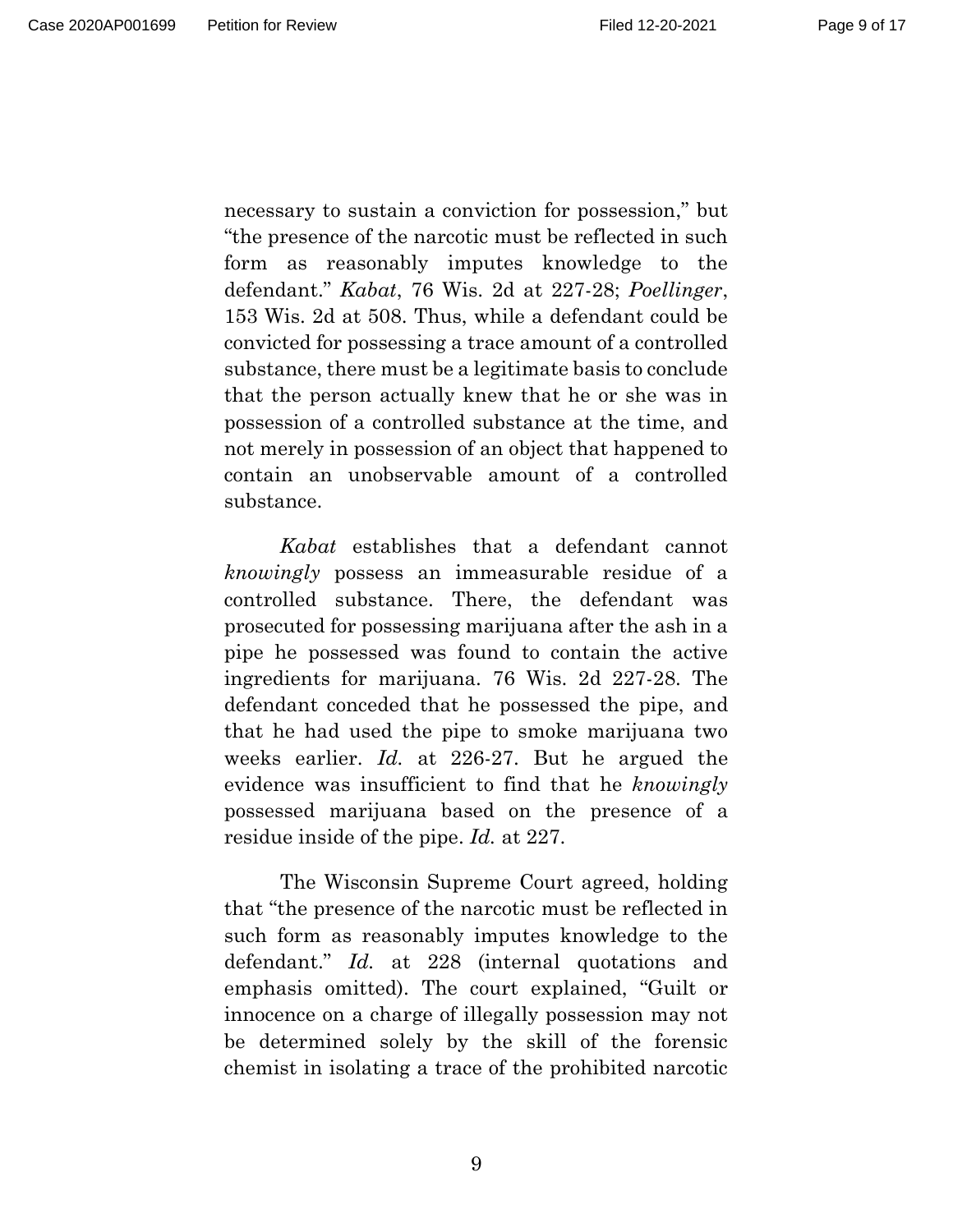Page 10 of 17

in articles possessed by the defendant." *Id.* The court held that the small quantity of marijuana in the pipe's ashes could not be "sufficient to sustain a conviction of knowing possession of a narcotic." *Id.* at 229.

The court considered a similar set of facts in *State v. Poellinger*, 153 Wis. 2d 493, 451 N.W.2d 752 (1990), a case where a defendant unsuccessfully sought to have her conviction overturned under *Kabat*. There, police searched the defendant's purse during a traffic stop. *Id.* at 498. Inside, they found a glass vial and a compact with two mirrors that "appeared to have been recently licked or wiped off wet, leaving a powdery residue." *Id.* A crime analyst found cocaine in the threads of the vial used to hold the cap. *Id.* At the ensuing trial, the defendant admitted that the vial previously contained cocaine, which she used with her boyfriend. *Id.* at 498-99.

On appeal, the defendant argued her conviction was void under *Kabat* because she was found with such a small quantity of cocaine. The Wisconsin Supreme Court disagreed, pointing out two reasonable theories that could have led to her conviction. First, the jury could reasonably conclude that she looked at the vial when replacing the cap—as many people do when putting caps on containers—and she would have been aware of the remaining cocaine. *Id.* at 508-09. Second, "[o]n the basis of [the common knowledge that a substance will often remain in a container unless vigorously cleaned], *together with the defendant's admission that she knew that the vial contained cocaine at one time*, the jury could reasonably infer that the defendant knew that the vial contained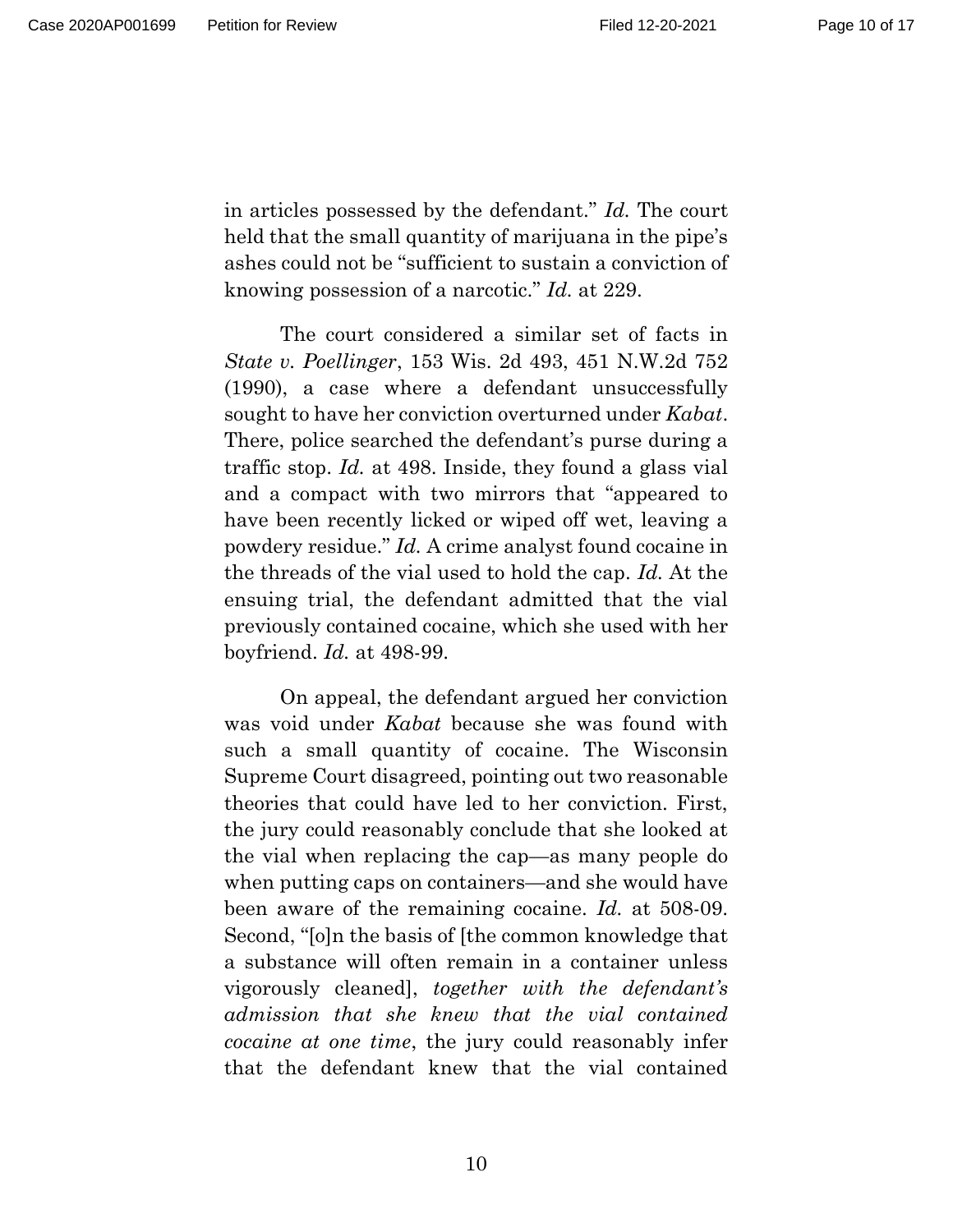residual amounts of cocaine at the time of her arrest." *Id.* at 509 (emphasis added). Thus, in the absence of an easily observable quantity of the drug, her confession was necessary for the conviction

Mr. Chentis' conviction could not be sustained under either theory from *Poellinger*. First, unlike *Poellinger*, this case does not involve a distinct quantity of drugs that could be observed, collected, and tested. The record before the trial court contained no allegation that a residue could be seen on the metal cup, as it was seen on the vial threads or the compact from *Poellinger*. Rather, the residue was only testable by the crime lab after extracting it from the metal cup with a rinsing solution. Second, the complaint did not include any allegation that Mr. Chentis admitted to knowingly possessing the narcotic like the defendant from *Poellinger* did. Rather, his attorney insisted at sentencing that Mr. Chentis did not even know about the metal cup in his car.

The court of appeals' decision in this case purports to apply *Kabat* and *Poellinger*, but it eviscerates *Kabat* by pointing to the presence of drug paraphernalia in Mr. Chentis' car as proof that he knew about the unobservable residue in the metal cup. The court of appeals holds that needles, cotton balls, and a constrictor band make up the "strong circumstantial evidence" of knowing possession by Mr. Chentis. *Chentis*, No. 2020AP1699-CR, ¶13. *Kabat* also involved drug paraphernalia—a pipe—but the court concluded that the evidence was insufficient. Thus, the court of appeals' emphasis on the drug paraphernalia in Mr. Chentis' car directly conflicts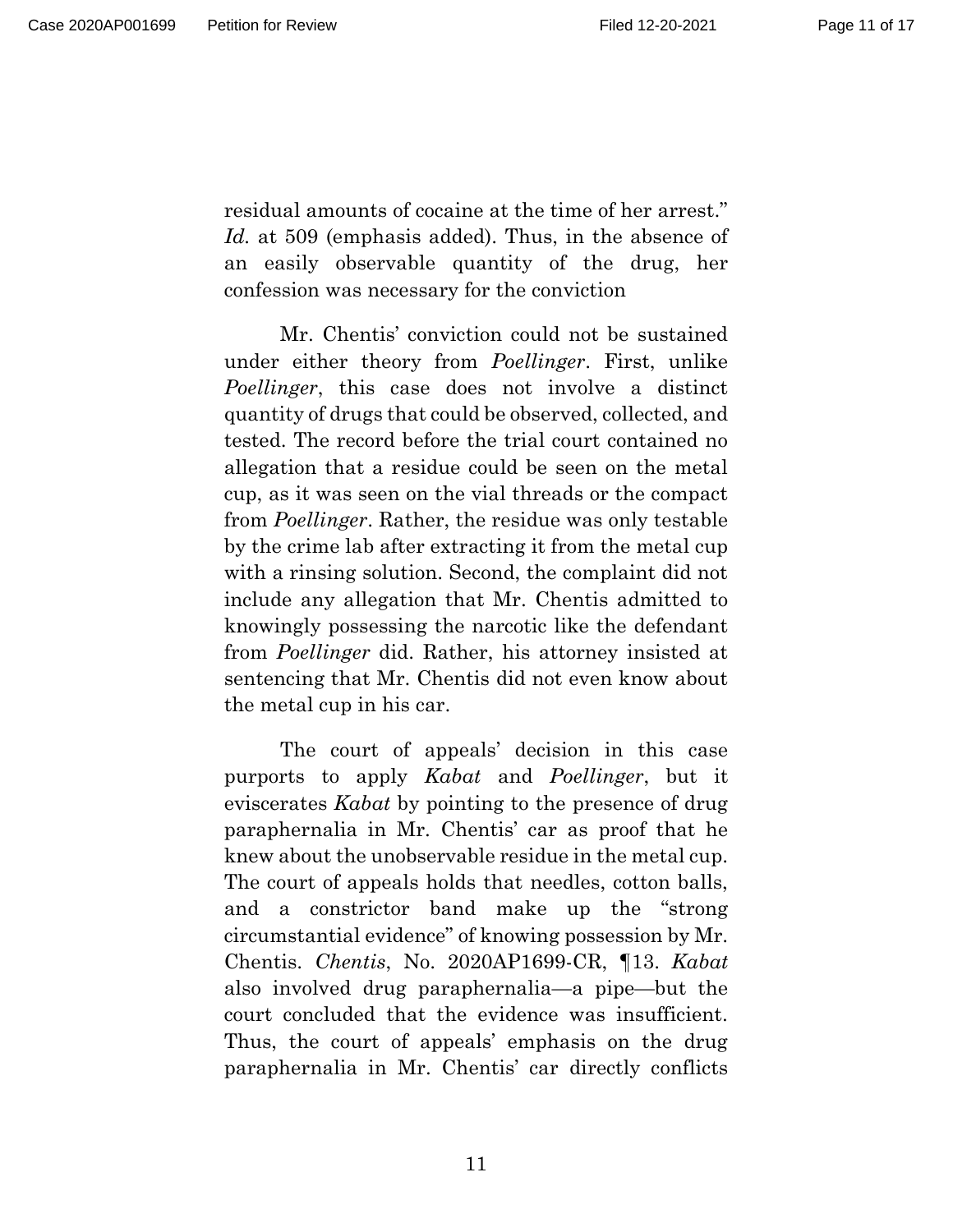with the holding in *Kabat* that possession of paraphernalia is insufficient to establish knowing possession of a trace amount of a controlled substance. Rather, to support Chentis' conviction—and avoid a conflict with *Kabat*—there needed to be other evidence that Mr. Chentis actually knew about the controlled substance, as in *Poellinger*, like an admission to possessing the substance, or an easily observable quantity of the substance.

The court of appeals also notes the fresh track marks on Mr. Chentis' arm as circumstantial evidence of knowing possession. But the court overemphasizes the relevance of the track marks. Even if they supported a finding that Mr. Chentis used a controlled substance, the recency of the use is not relevant. In *Kabat*, the defendant *confessed* to smoking marijuana two weeks earlier, so it is apparent that prior possession is not dispositive. Here, the court of appeals seems to use *Kabat* to mean that evidence of drug use *within* two weeks is evidence of knowing drug possession, but *Kabat* does not support this inferential leap. At what time—under two weeks—does potential substance use imply knowing possession of a narcotic residue? The court of appeals' opinion fails to provide any guidance on this subject, but concludes without explanation that Mr. Chentis' potential use was sufficiently recent to mean that he knew about the residue that could only be detected with a special rinsing solution at the crime lab. This is inconsistent with *Kabat*, where even the admission of prior drug use was insufficient to support a subsequent charge for possessing a residue.

12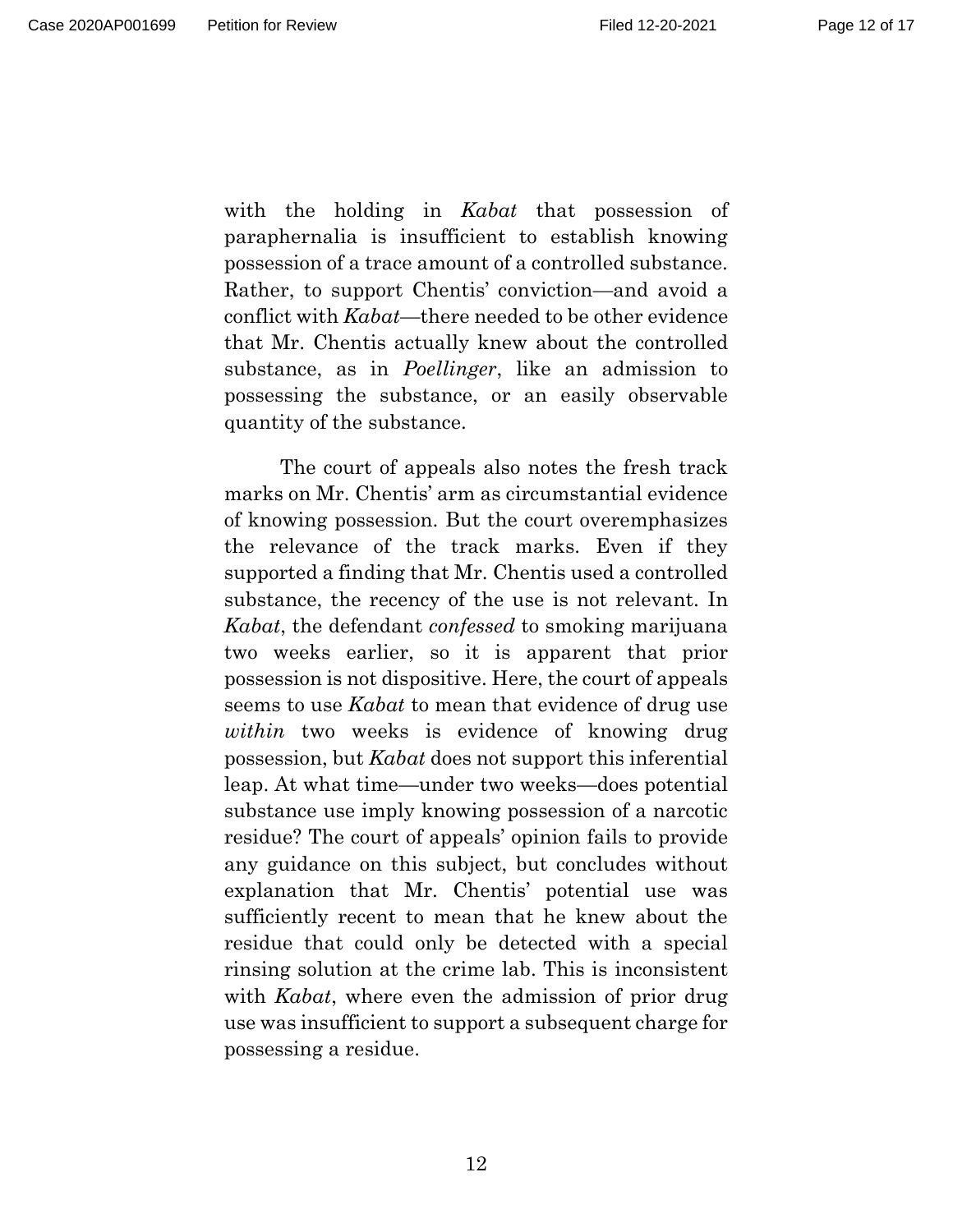Upon learning that Mr. Chentis intended to plead guilty to possessing a trace amount of a controlled substance, the circuit court needed to conduct a further inquiry into the factual basis for Mr. Chentis' plea, and ensure that the conviction would not be barred by *Kabat*. The record in this case says almost nothing about the circumstances of Mr. Chentis' possession because the parties "amended" the facts underlying the charge without informing the court until it began asking Mr. Chentis about oxycodone. The criminal complaint does not indicate that there was an observable residue in the metal cup. The only statement of the factual basis came from Mr. Chentis' trial counsel, who stated that Mr. Chentis was admitting to possessing "trace amounts" of heroin. But as discussed at length, possessing a "trace amount" of a substance does not necessarily support a conviction. In light of *Kabat*, the circuit court needed to inquire further to ensure that Mr. Chentis' conviction was proper. And in light of the evidence that he possessed an immeasurable and seemingly unobservable quantity of heroin, had the court made that further inquiry, it would have had no basis to accept Mr. Chentis' plea. Therefore, this court should reverse and allow Mr. Chentis to withdraw his plea.

This court should grant review to address the conflict between the court of appeals' decision in this case and its earlier decision in *Kabat*. Review is further warranted to clarify the relationship between *Poellinger* and *Kabat*, the two primary cases governing the prosecution of possession of trace amounts of controlled substances. This court should further hold that there was an insufficient factual basis for Mr.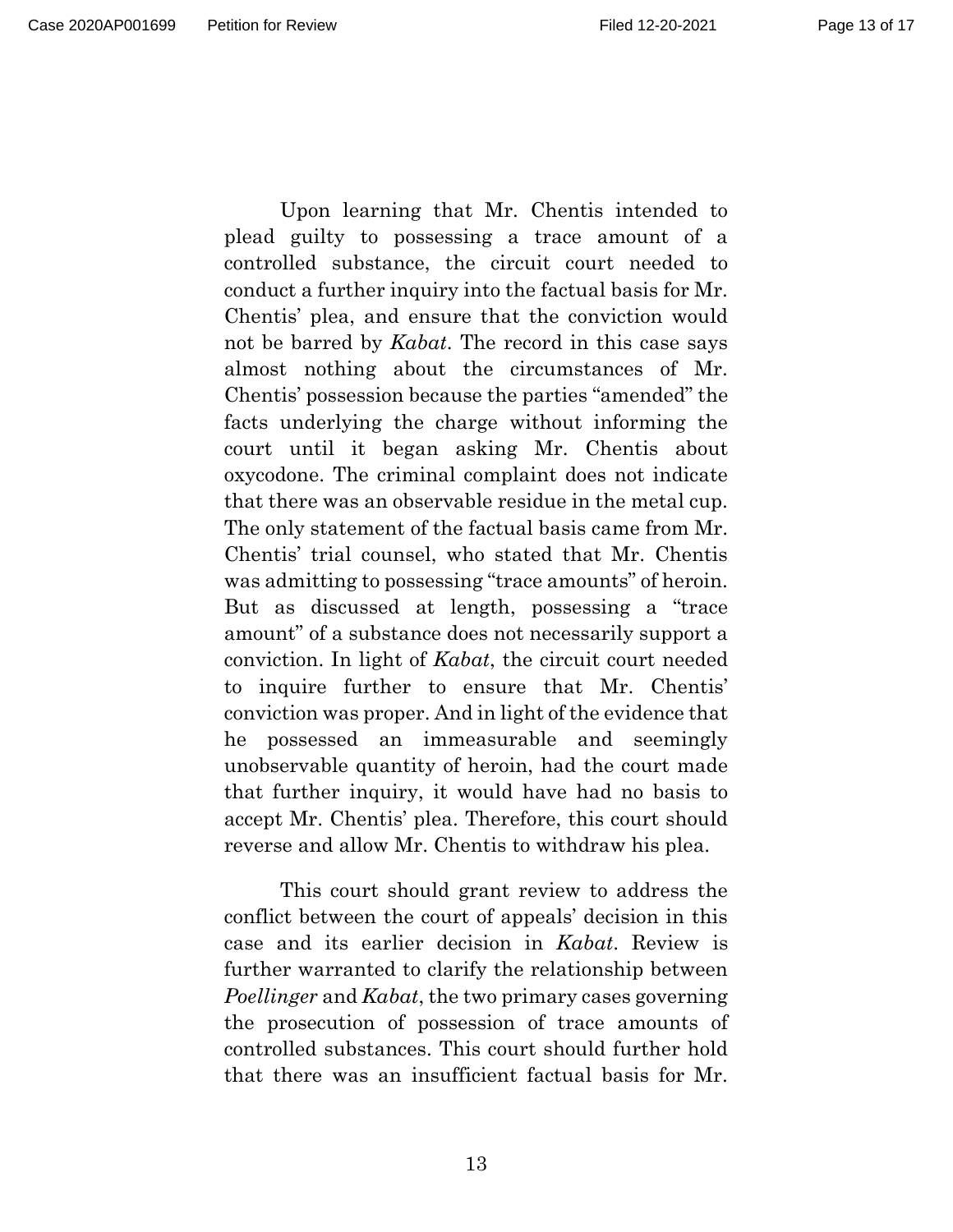Chentis' plea and reverse and remand to allow him to withdraw his plea.

<span id="page-13-0"></span>**II. If the court grants review, it should remand for a** *Machner* **hearing to determine whether trial counsel had a strategic reason for failing to seek dismissal of the charge.**

As Mr. Chentis has acknowledged below, resolution of this issue largely turns on the court's resolution of the primary issue in this appeal. If the court finds that there was no basis for Mr. Chentis' plea because the evidence would have been insufficient for a conviction, then counsel was almost certainly ineffective for failing to seek dismissal of the charge. On the other hand, if the court finds a factual basis existed for the plea, counsel would not be ineffective.

If this court grants review to determine whether there was a factual basis for Mr. Chentis' plea, it should also address whether Mr. Chentis' trial counsel was ineffective for failing to seek dismissal of the charge.

Here, counsel performed deficiently by failing to seek dismissal of the felony narcotic charge after receiving the exculpatory crime lab report. Counsel's failure to seek dismissal suggested that he was unfamiliar with *Kabat* and its applicability to this case. Constitutionally effective counsel would have sought dismissal of the felony charge because the crime lab report was completely exonerating. The white powder which formed the basis for the felony charge was not a controlled substance. And the only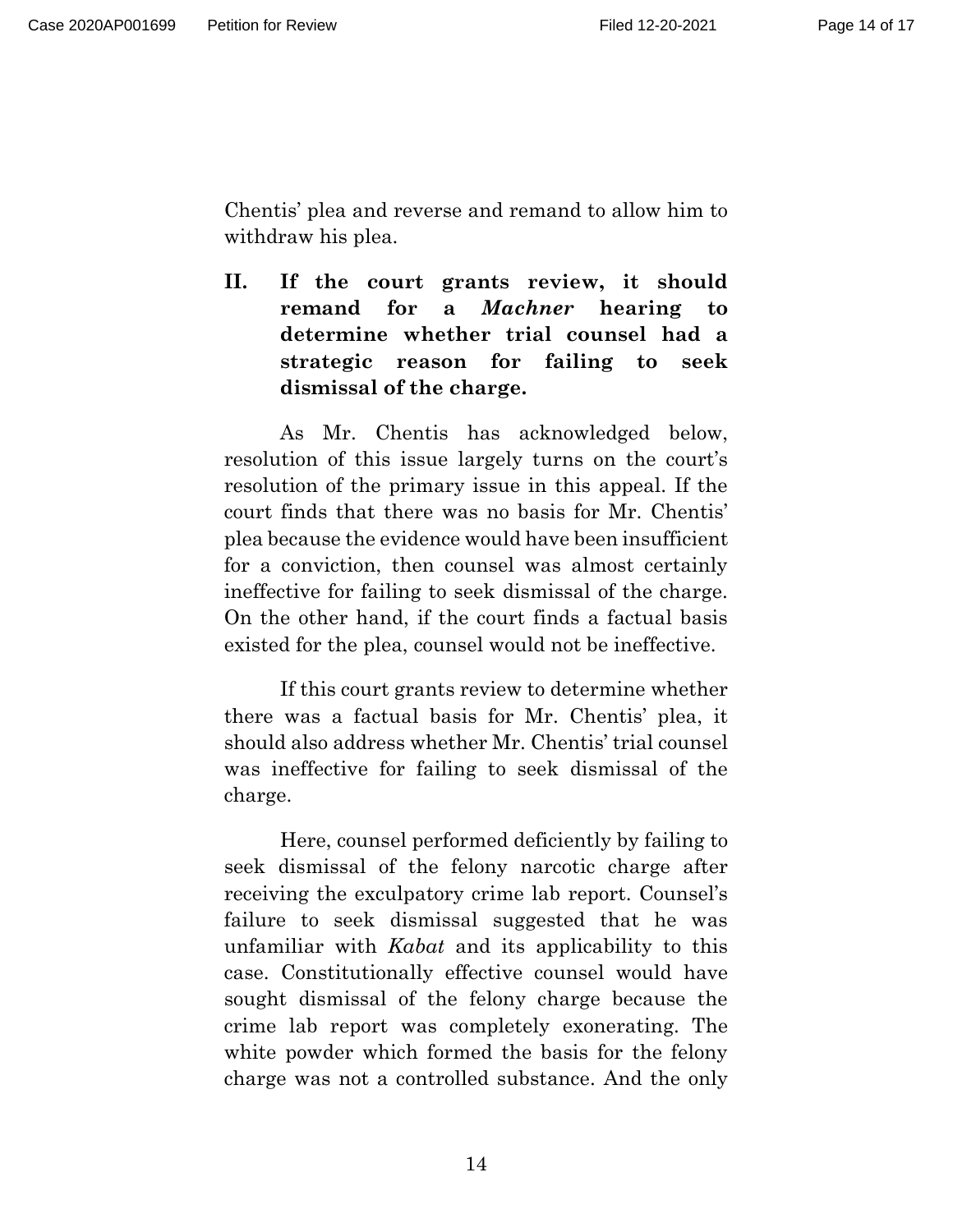controlled substance—an unobservable amount of heroin in a metal cup—was so miniscule that its presence was "determined solely by the skill of the forensic chemist in isolating a trace of the prohibited narcotic in articles possessed by the defendant." *Kabat*, 76 Wis. 2d at 228.

Instead of seeking dismissal of the charged narcotics offense, counsel compounded his ineffectiveness by counseling Mr. Chentis to plead no contest to the residue in the metal cup. But, as argued above, that residue was insufficient as a matter of law to sustain Mr. Chentis' conviction. Counsel performed deficiently by failing to seek dismissal of a charge and instead counseling his client to plead no contest to a charge with no factual basis.

Mr. Chentis was prejudiced by counsel's deficiency because there was a reasonable probability he would not have pleaded no contest to the felony count had his counsel properly had it dismissed. Mr. Chentis' postconviction motion alleged that he would testify that his attorney did not offer to seek dismissal of the felony charge after receiving the crime lab report. The motion further alleged that Mr. Chentis would not have pleaded guilty had his counsel successfully had the charge dismissed.

Although there could be no reasonable strategic basis for counsel to fail to seek dismissal of a meritless charge, this court should reverse for an evidentiary hearing to take testimony from trial counsel and determine whether the charge against Mr. Chentis must be dismissed for a lack of evidence.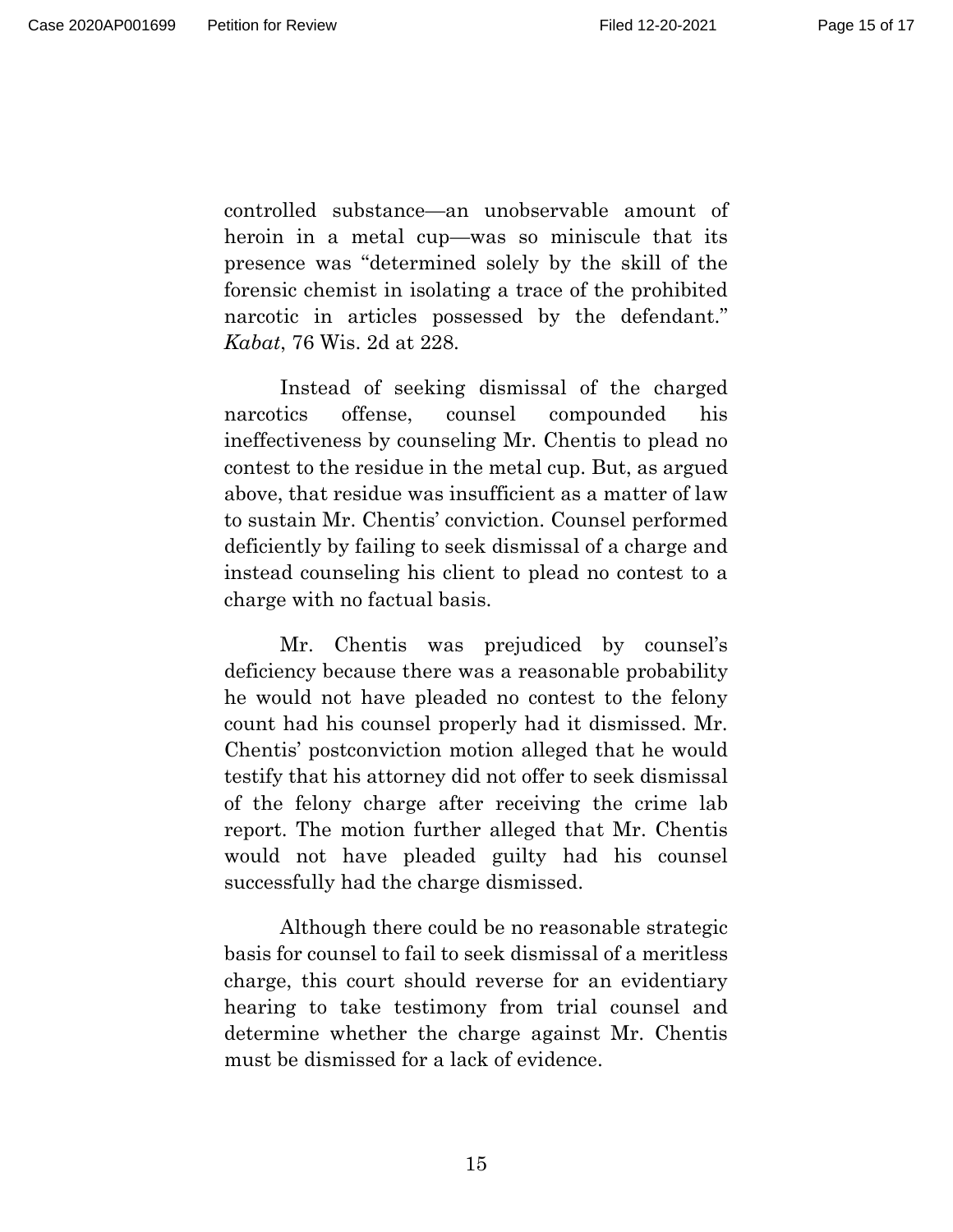# **CONCLUSION**

<span id="page-15-0"></span>For the reasons stated above, this Court should grant review of the court of appeals' decision.

Dated this 20<sup>th</sup> day of December, 2021.

Respectfully submitted,

DUSTIN C. HASKELL Assistant State Public Defender State Bar No. 1071804

Office of the State Public Defender 735 N. Water Street - Suite 912 Milwaukee, WI 53202-4116 (414) 227-4805 haskelld@opd.wi.gov

Attorney for Defendant-Appellant-Petitioner